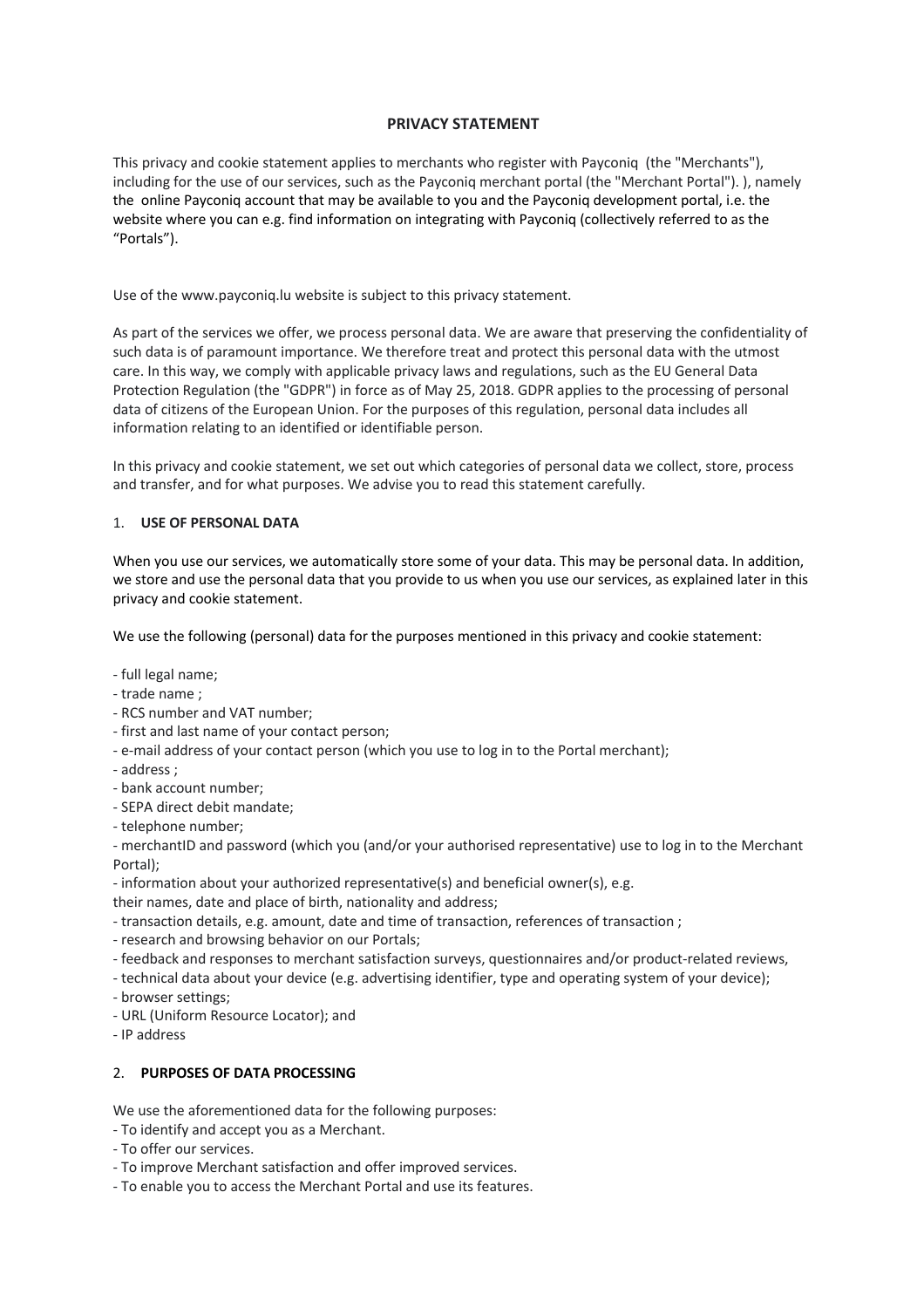- To prevent any fraudulent use and limit the risks for Payconiq, to prevent, research and combat illegal and undesirable activities (and attempted activities) directed against you, us, our end customers and our employees, and to participate in systems of internal alert and external.

- To comply with law and regulations, as well as industry-specific guidelines and regulations, such as legislation on the prevention of money laundering and the financing of terrorism. To prevent and detect crimes, including fraud and/or money laundering, we may carry out checks, for example of identity. - To allow certain commercial activities presenting the services we offer, such as the distribution of newsletters or targeted commercial offers by telephone.

- To perform statistical analysis and optimize our website. We record which pages are viewed and for how long. This data is used, for example, to improve our services, in particular the ease of use of our Portals.

# 3. **RETENTION PERIODS**

We do not keep your data longer than necessary for the purposes described in this privacy and cookie statement, unless there is a legal obligation to do so.

Data collected using cookies is stored in accordance with the privacy policies of the relevant third parties. For further information, please view the privacy statements of the third parties referred to in Section 8 for more information.

### 4. **SECURITY**

We take appropriate security measures to prevent misuse and unauthorized access to your personal data. Thus, we ensure that only authorized persons can have access to your data and that access to your personal data is protected in accordance with applicable laws.

### 5. **NEWSLETTER**

We may send you an occasional newsletter. You will be able to accept or refuse the sending of these newsletters via opt in or opt out. Each newsletter will contain a link allowing you the option to unsubscribe.

### 6. **SERVICE EMAILS**

We may also send you technical emails containing important information regarding your account or other important updates, which you should consider in order to use our services. In the event that our general terms and conditions are modified or supplemented, we will also notify you of this via the e-mail address you have provided to us. Of course, we will also contact you if we suspect any fraudulent or questionable activity in relation to your account.

### 7. **PROVISION TO THIRD PARTIES**

The personal data you make available to us will not be disclosed to third parties without your consent, except where this is necessary for the performance of the agreement, where there is a legitimate interest to do so in relation to Payconiq, for fraud prevention purposes and/or where we are obliged to do so by law. In the delivery of our services, we thus make use of third parties, such as our subsidiaries, affiliates, our customer account foundation, local payment service agents, our partners with whom you have a contract or subcontractors which we engage in the provision of our services to you. These service providers are only authorized to use your personal data as necessary to provide their services. We may also send certain data to the banks of consumers who make payments to you with Payconiq for fraud prevention and/or personal financial management purposes for consumers.

In the case of IT integration between our information systems (ERP software etc.), we may exchange certain data with third parties.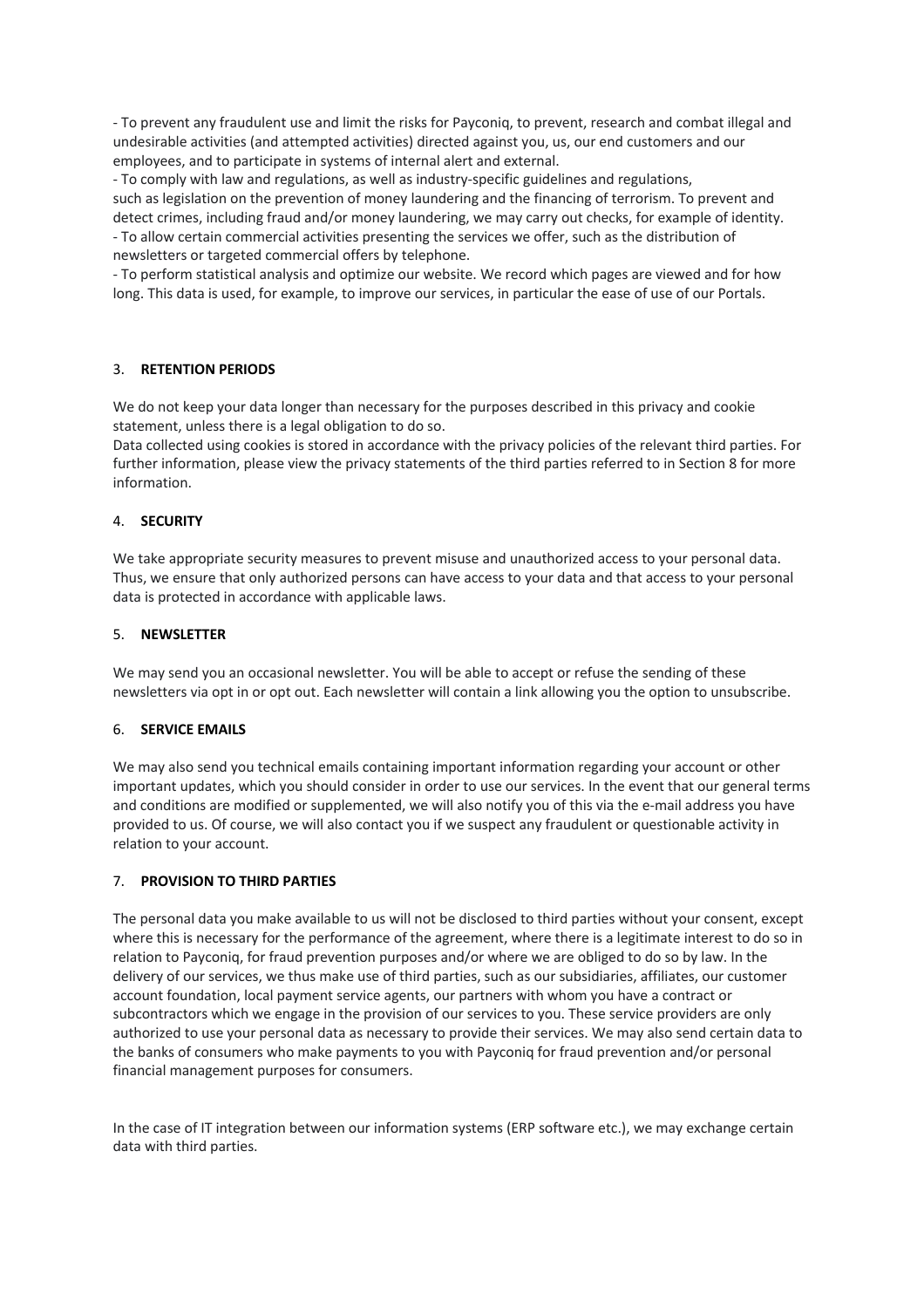We offer our services in several countries and collaborate with established third parties located world. We only share your information with third parties located in countries that provide an adequate level of protection or appropriate security safeguards such as EU-US and Swiss-US Privacy Shield certification and/or entering into adequate data processing agreements with EU standard contractual clauses.

# 8. **COOKIES AND OTHER IDENTIFIERS**

Cookies are small computer files that are automatically saved or read from the user's device (eg PC, tablet or smartphone) as soon as you visit a website. The information obtained by a cookie on your use of our Portals, your IP address/the identifier of the device you are using, may be transmitted to the secure servers of Payconiq or of a third party. This information is generally collected and analyzed for the following purposes:

- generation of general statistics and obtaining information on the use of our Portals by our Merchants, and improvement of their ease of use (analytical cookies); and

- use of the functionalities of the Portals (functional cookies).

For the abovementioned purposes, we make use of the following cookies:

- Analytical cookies:
	- o Google Analytics. Google Analytics collects information on how you browse our Portals. We have concluded a data processing contract with Google and taken other measures to ensure that your privacy is respected. For example, we have disabled standard Google Analytics settings for sharing your personal data with Google. Please also read Google's privacy statement (subject to change) to find out how your personal data collected by these cookies is processed.
- Functional cookies:
	- o Google Tag Manager. Google Tag Manager is used to allow our Portals to "remember" what a user has done on previous pages or in recent interactions with our Portals.

### 9. **ENABLING AND DISABLING OF COOKIES**

You can disable the installation of cookies by changing your browser settings (see your browser's help page for specific instructions). If you wish to accept only cookies from Google Analytics and allow the operation of our Portals without advertising cookies, select the "Block third-party cookies" setting in your browser. Note: Most websites do not function optimally if cookies are disabled.

### 10. **THIRD PARTY WEBSITES**

This privacy and cookie statement does not apply to third-party websites to which our Portals are linked. We cannot guarantee that these third parties use your personal data reliably and securely. We therefore advise you to read the privacy statement of these websites before using their services

### 11. **RIGHTS OF DATA SUBJECTS**

If you have provided personal data to us, you have the right to contact us requesting to view, change, transfer remove, object to or restrict the processing of this data. You can send this request by e-mail to info (at) payconiq.com, or call us. You can find your local number on our website, www.Payconiq.com, by selecting the country site of your preference. To prevent abuse, we may ask you to provide proper proof of your identity, for instance by providing a copy of your ID.

### 12. **CHANGES TO THIS PRIVACY AND COOKIE STATEMENT**